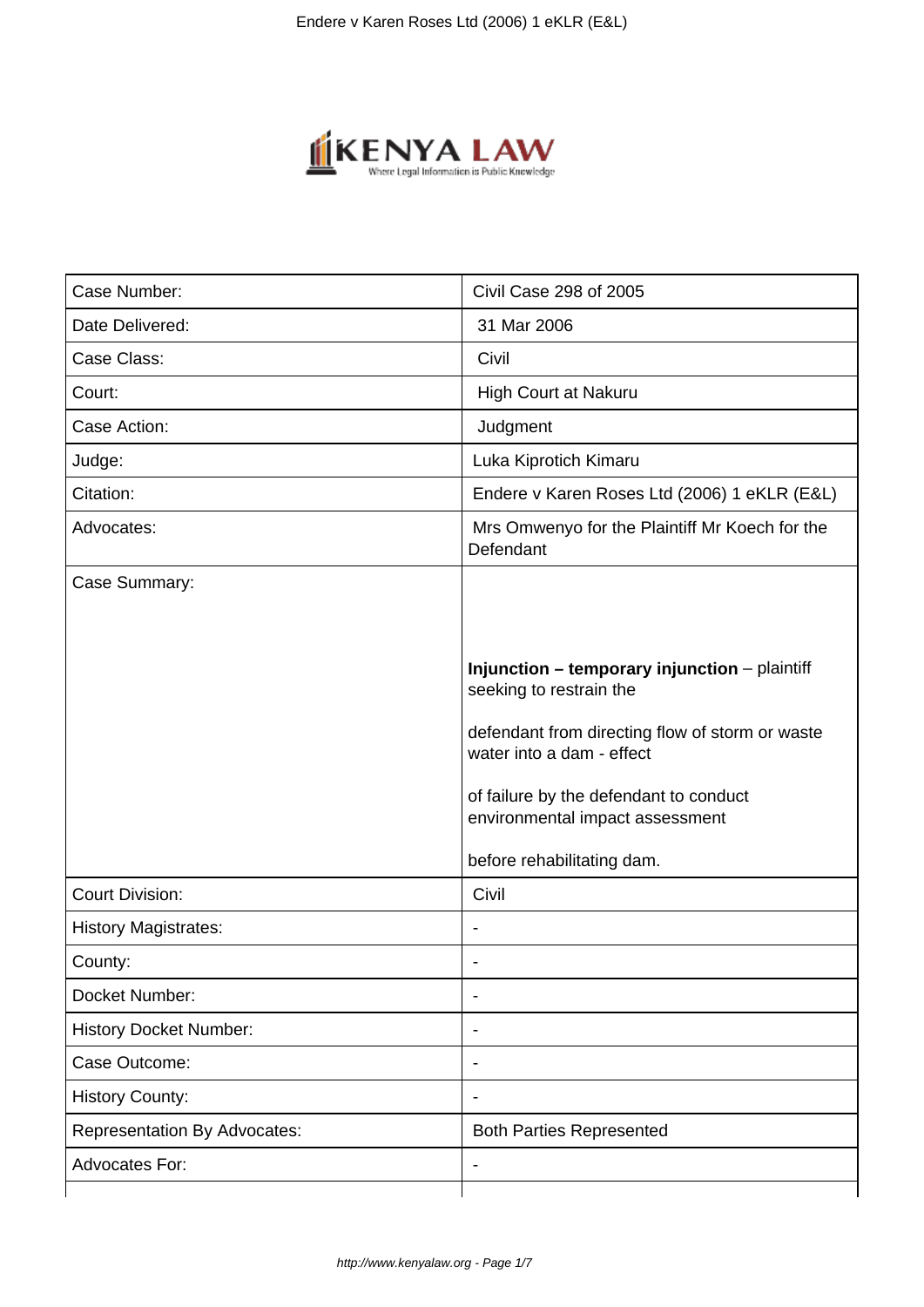| Advocates Against:                                                                                                                                     |   |
|--------------------------------------------------------------------------------------------------------------------------------------------------------|---|
| l Sum Awarded:                                                                                                                                         | ۰ |
| The information contained in the above segment is not part of the judicial opinion delivered by the Court. The metadata has been prepared by Kenya Law |   |

as a guide in understanding the subject of the judicial opinion. Kenya Law makes no warranties as to the comprehensiveness or accuracy of the information.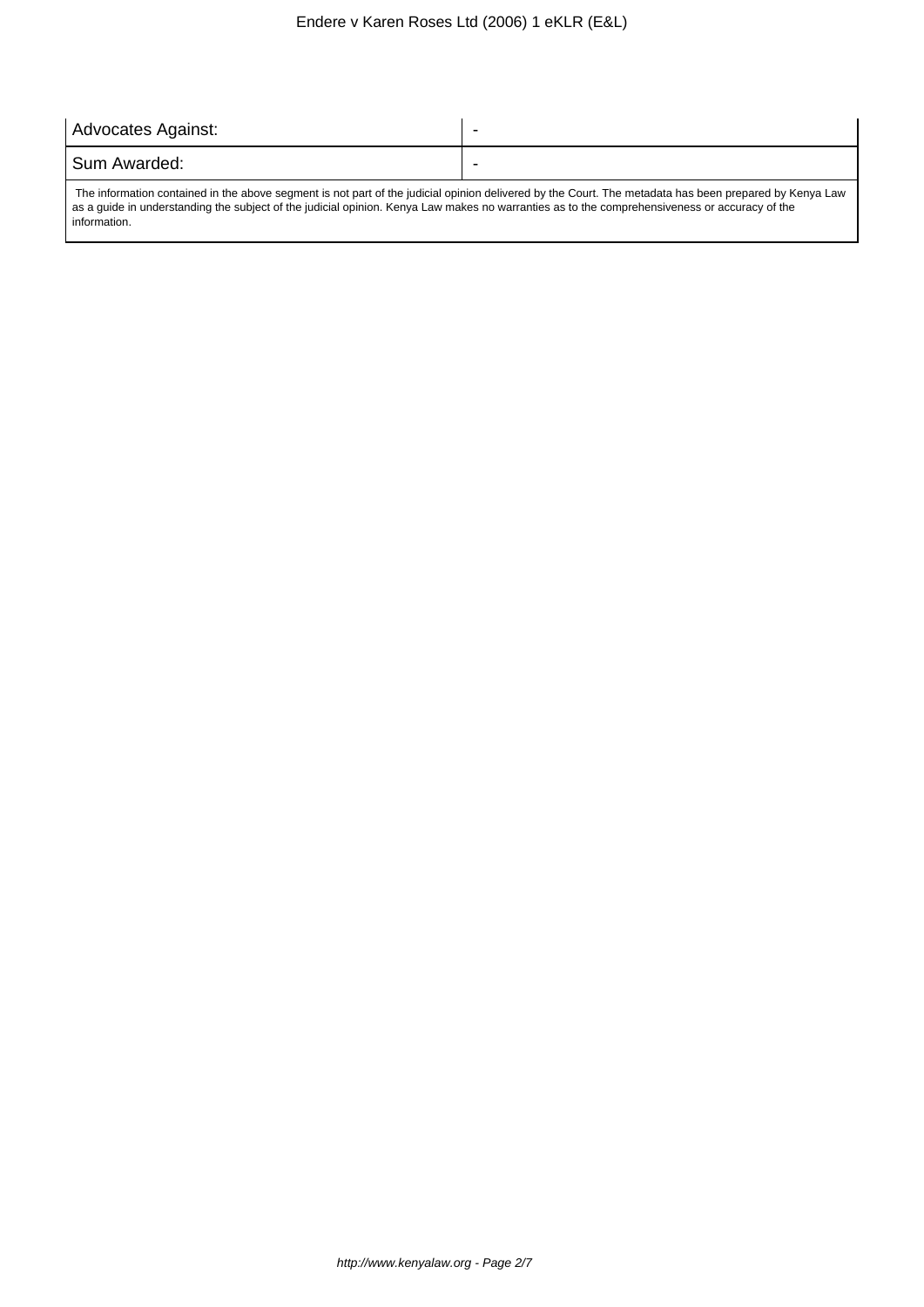## **REPUBLIC OF KENYA**

# **IN THE HIGH COURT AT NAKURU**

## **CIVIL CASE NO 298 OF 2005**

# **ENDERE V KAREN ROSES LTD**

## **M Kimaru J**

### **March 31, 2006**

### **RULING**

**Injunction** – temporary injunction – plaintiff seeking to restrain the defendant from directing flow of storm or waste water into a dam - effect of failure by the defendant to conduct environmental impact assessment before rehabilitating dam.

The plaintiff sought an injunction to restrain the defendant from directing storm and waste water into the plaintiff's dam or into the neighbouring dam situated at Simotwet Primary School. Earlier, the defendant had acceded to a request by the members of the community to desilt the dam at the primary school.

The plaintiff submitted that the defendant had failed to conduct an environmental impact assessment before undertaking the rehabilitation of the dam. Further she contended that she was entitled to live in a clean environment without interference by any person.

### **Held:**

1. The defendant undertook the project before seeking the authority of the National Environmental Management Authority as provided by section 58–68 of the Environmental Management and Coordination

Act and the Second Schedule paragraph four of the said Act.

2. The defendant was required in law to consult all parties likely to be affected by the said dam in coordination with the National Environmental Management Authority before rehabilitating the dam.

3. It had been established that the defendant breached the law by channelling storm water into the Simotwet Primary School without first complying with the provisions of the Environmental Management and

Co-ordination Act.

4. The Plaintiff was within her rights as provided under section 3 of the Environmental Management and Co-ordination Act to seek enforcement of the provisions of the said Act, if she was of the view that the defendant was likely to contravene its provisions and cause harm to the environment.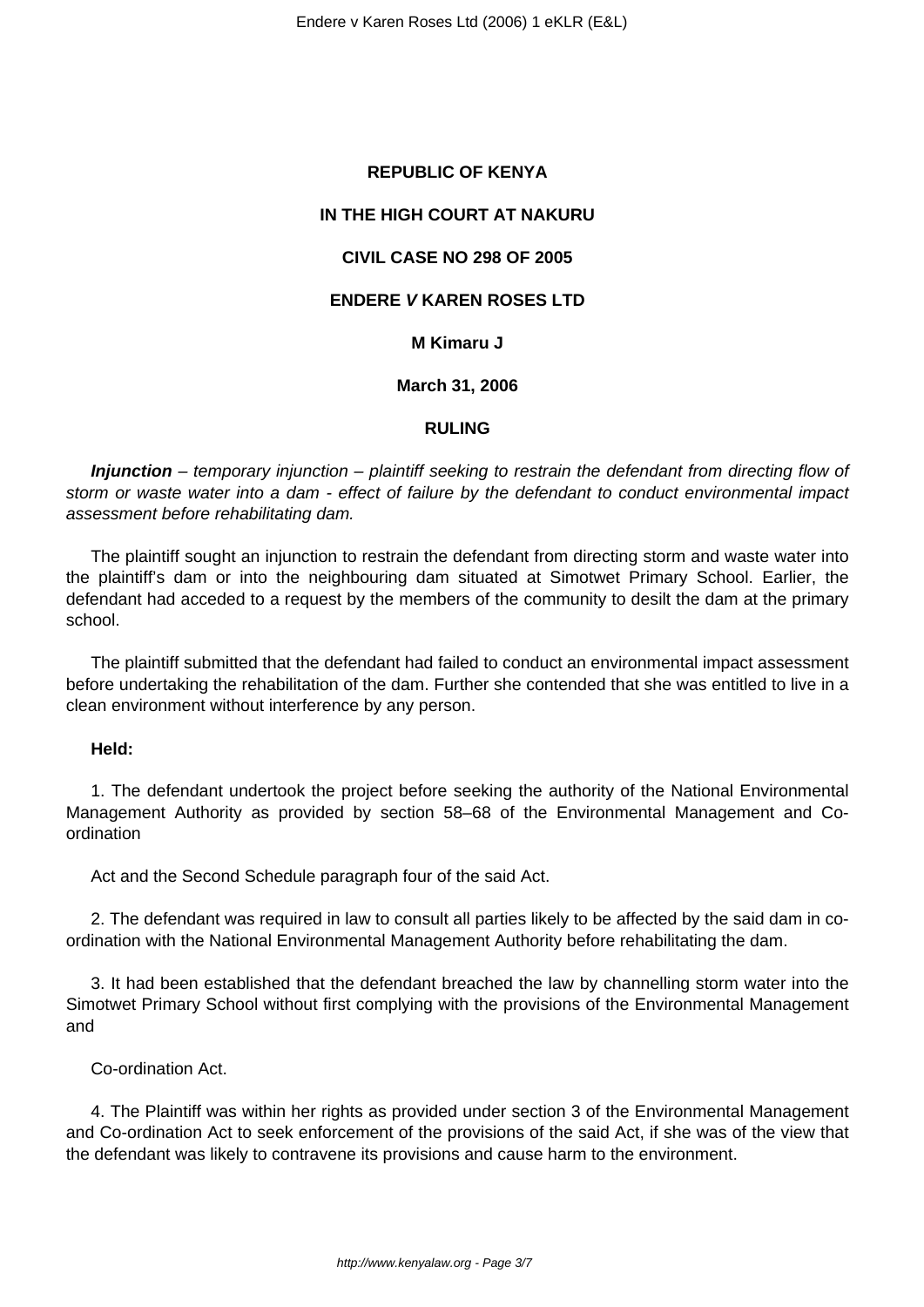Injunction granted and application allowed.

# **Cases**

No cases referred to.

## **Statutes**

1. Civil Procedure Rules (Cap 21 Sub Leg) order XXXIX rules 1 (a); 2; 2A; 9

2. Civil Procedure Act (Cap 21) section 3A

3. Environmental Management and Co-ordination Act (No 8 of 1999)

sections 3, 58, 59, 60, 61, 62, 63, 64, 65, 66, 67, 68

## **Advocates**

Mrs Omwenyo for the Plaintiff

Mr Koech for the Defendant

March 31, 2006, **Kimaru J** delivered the following Ruling.

The plaintiff filed suit seeking orders of permanent injunction to restrain the defendant by itself or by its agents from excavating, constructing, directing or channeling storm water, waste water, or any other substances into the plaintiff's dam situate in parcel number 599, Eldama Ravine or into the neighbouring dam at Simotwet Primary School.

Contemporaneous with filing suit the plaintiff, made an application under the provisions of Order XXXIX rule 1(a), 2, 2A and 9 of the Civil Procedure Rules and section 3A of the Civil Procedure Act seeking the order of this court to restrain the defendant by itself or through its agents from trespassing into, excavating, constructing, alienating or channeling storm water or waste matter or any other substance into the water dam at parcel number 599 or in the grounds inside Simotwet Primary School

pending the hearing and determination of the suit. The application is supported by the annexed affidavit of Silvia Endere. She swore a supplementary affidavit in further support of the application. The grounds in support of the application are that the plaintiff contend that the defendant

intended to channel waste matter and storm water into the plaintiff's dam which is situate on plot number 599 which activity the plaintiff is apprehensive would pollute her source of water to the detriment of her livestock, poultry and the surrounding environment.

The application is opposed. Joyce Gema, the Human Resource Manager of the defendant company has sworn two affidavits in opposition to the said application. In summary, she has deponed that the defendant has not directed the storm water or any waste water to the dam situated in the parcel of land belonging to the plaintiff. She has deponed that the defendant was requested by members of the local community andparticularly the members of Simotwet Primary School community to desilt

the dam situated in the school compound which had become heavily silted and therefore was no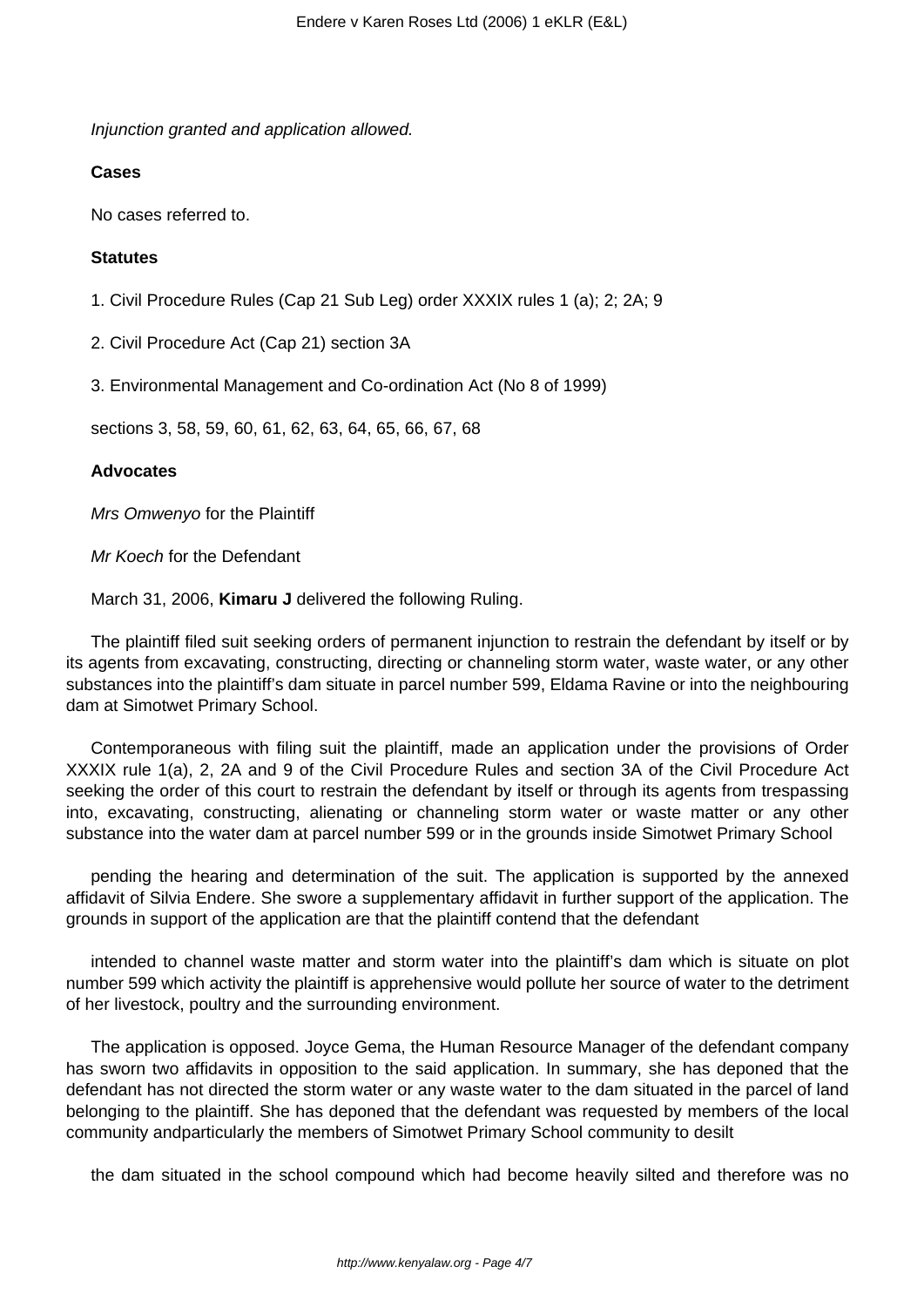longer serving as a reservoir for water for use by the community. She deponed that the defendant acceded the request of the local community and had desilted the said dam. She conceded that the storm water from the defendant's green houses were directed at the said dam. She however denied that the said storm water was being directed to the dam which was situated in the parcel of land owned by the plaintiff in that there were waste effluent from the flower farm which were being released to the said dam.

At the hearing of the application, I heard the submissions made by Mrs Omwenyo learned counsel for the plaintiff. She submitted that the plaintiff had brought this suit to enforce her proprietary rights over her parcel of land which was in danger of being polluted by the activities of the defendant. She submitted that under section 3 of The Environmental

Management and Coordination Act (Act No. 8 of 1999) the plaintiff was entitled to live in a clean environment without interference by any person.

She submitted that the defendant, a commercial farmer had channeled storm and waste water from its farm to the parcel of land owned by the plaintiff and the neighbouring Simotwet Primary School. She submitted that no environmental impact assessment was undertaken as required by

The Environmental Management and Coordination Act to establish whether it was environmentally safe for the defendant to direct the storm and waste water to the dam at Simotwet Primary School and at the plaintiff's parcel of land. She submitted that the plaintiff had therefore established a *prima facie* case and should be granted the order of injunction sought pending the hearing and determination of the suit filed herein.

In response, Mr Koech learned counsel for the defendant submitted that the plaintiff had no case against the defendant. He submitted that the defendant's parcel of land was about a kilometre away from the defendant's parcels of land. He submitted that the defendant had complied with the law before the said flower farm was established. He submitted that an environmental impact assessment report had been prepared and had been approved by the National Environmental Management Authority (NEMA) before the said project was implemented. He further submitted that the dam at Simotwet Primary School was rehabilitated by the defendant after it was requested by the members of the local community. He submitted that the said rehabilitation was undertaken after the local community had been consulted and after they had given their approval. He denied the allegation by the plaintiff that there was effluent which came out of the rose farm and therefore polluted the environment including the plaintiff's parcel of land.

He further submitted that the only discharge that came from the defendant's parcel of land was the storm water which accumulated from the polythene roofs of the green houses. He argued that the said storm water did not have any pollutants. He further submitted that the said storm water accumulated at the dam at Simotwet Primary School and did not spill over to the dam at parcel of land owned by the plaintiff. He argued that the local community living within the vicinity of Simotwet Primary School were happy with the work that the defendant had undertaken in desilting the dam. He therefore submitted that for the reasons given, the plaintiff had not established a *prima facie* case and therefore the application for injunction should be disallowed.

I have considered the rival arguments made by the parties to this application. I have also read the pleadings that were filed by the parties in this suit. The issue for determination by this court is whether the plaintiff has established a prima facie case to enable this court to grant her the order of injunction sought. Certain facts of this case are not in dispute. It is not disputed that the defendant is the owner of parcel No 572 where it has erected green houses to grow flowers for export. The plaintiff is the owner of parcel No 599 which is on the lower side in terms of land gradient and topography to the parcel of land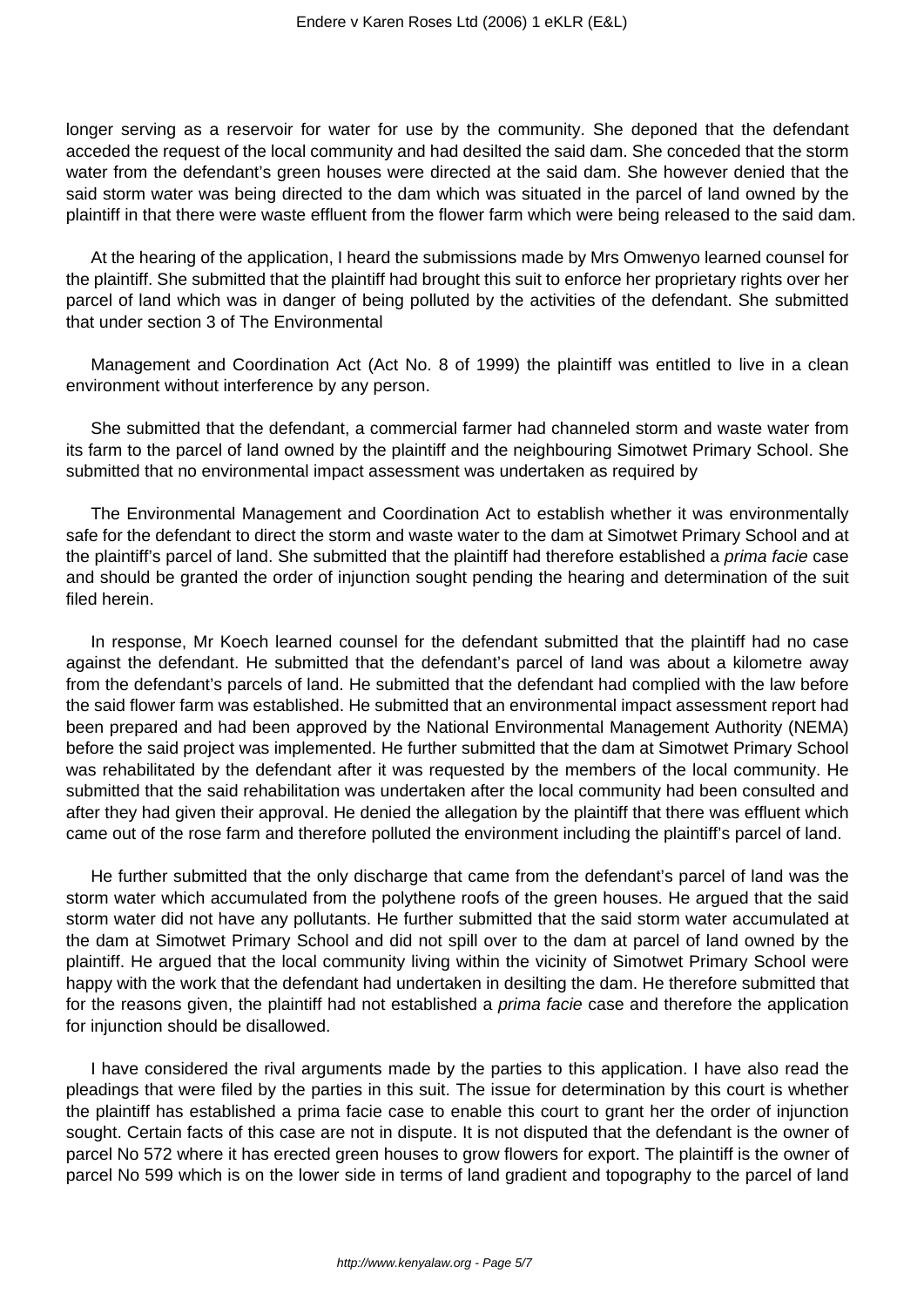owned by the defendant. The parcel of land of the plaintiff is about a kilometre away from the parcel of land owned by the defendant.

Before the defendant undertook the project on its parcel of land, it complied with the provisions of the Environmental Management and Coordination Act. It undertook an environmental impact assessment before the said project was commenced. The said assessment was approved by NEMA.

The defendant had no problem with the neighbours until it rehabilitated a dam which is situated in a parcel of land owned by Simotwet Primary School. The plaintiff's parcel of land is next to the said primary school.

The plaintiff has also built a dam on her parcel of land. From the affidavit evidence on record, it is apparent that the defendant rehabilitated the dam at Simotwet Primary School after it was requested to do so by the members of the local community. It is also apparent that the defendant did not rehabilitate the dam at Simotwet Primary School as an act of benevolence or philanthropy. The defendant would benefit by having the storm water which would be accumulated by the green houses during the rainy season, directed at the said dam. Also waste water from the defendant's farm would be channeled to the said dam.

The plaintiff's complaint is that the defendant undertook the said rehabilitation of the dam without first conducting an environmental impact assessment. She further complains that the storm water from the defendant's farm has spilled over to the dam in her parcel of land thereby polluting it. Having evaluated the facts of this case, it is clear that no environmental impact assessment report was prepared nor was approval of NEMA sought before the said dam at Simotwet Primary School was desilted by the defendant. Although the defendants submitted that the local community residing within the vicinity of Simotwet Primary School had requested them to undertake the said rehabilitation of the dam and that they had approved the works undertaken by the defendant, it is clear that the defendant undertook the said project before seeking the authority of NEMA as provided by sections 58-68 of the Environmental Management and Coordination Act [EMCA] and the Second Schedule paragraph 4 of the said Act. Furthermore the defendant was required in law to consult all the parties likely to be affected by the said dam in coordination with NEMA before it undertook the said rehabilitation of the dam.

In this case, it is evident that the defendant did not consult the plaintiff and as a result of which the plaintiff is aggrieved and has been affected by the spill over from the dam at Simotwet Primary School to the dam at her parcel of land. As no environmental impact assessment was done, the concern raised by the plaintiff that the storm water and the waste water from the defendant's parcel of land would be channeled to her parcel of land was not therefore addressed. Her complaint that the said storm and waste water were likely to pollute the dam at her parcel of land could well be true. The defendant has submitted that the plaintiff is a busybody who will not be affected by the rehabilitation of the dam at Simotwet Primary

School. Having evaluated the facts of this case, it is clear that the plaintiff is not a busybody. She is within her rights as provided for under section 3 of the Environmental Management and Coordination Act to enforce the provisions of the said Act if she was of the view that the defendant was likely to contravene the provisions of the said Act and cause harm to the

### environment.

In the circumstances of this case this court is persuaded that that the plaintiff has established a *prima* facie case as to entitle her to the order of injunction sought pending the hearing and determination of the